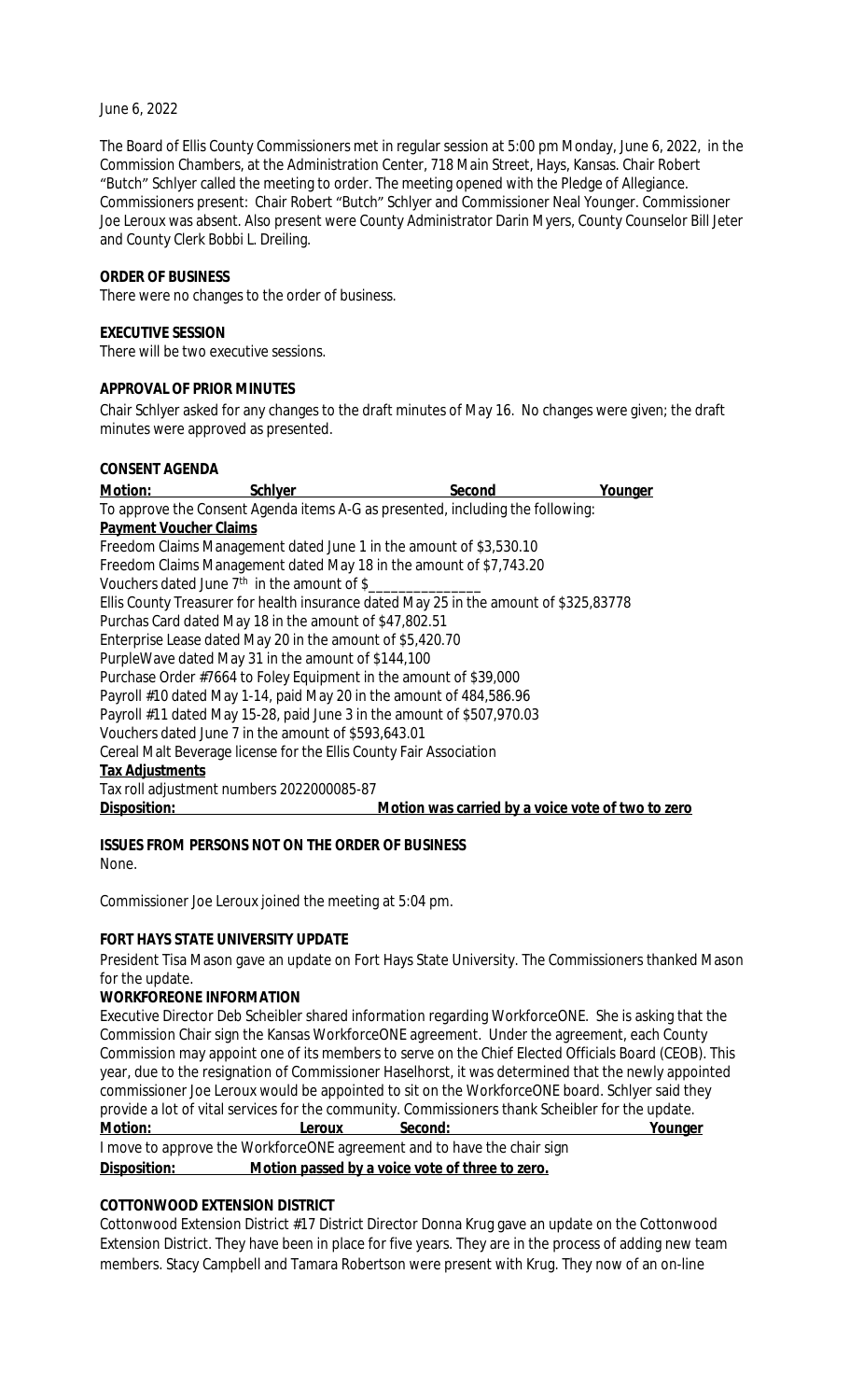newsletter. Agriculture and Natural Resource Agent Stacy Campbell gave an update on the Agriculture and Nature Resource department. Commissioners thanked Krug for the update.

### **CASE MANAGEMENT SYSTEM PURCHASE**

Ellis County Attorney Robert Anderson Jr. discussed with the Commission of the migration to Case-Management Software. The current case-management software system, Justice System's "Full Case"/ "Kansas Prosecutor System" or "KPS", will no longer have connectivity with the District Court beginning on July 1, 2022. Additionally, Justice Systems will no longer provide support for "KPS" past 2022 and in fact, this software has an undetermined "sun down date" sometime in late 2022. Anderson believes this is due, at least in part, to the Office of Judicial Administration's decision to migrate from Justice System's "Full Court" to Tyler's "Odyssey". With all desired features and interfaces, the current quote for the 1st year costs is: \$90,650.00; with an annual cost of approximately \$12,000.00. Key features include the ability to go paperless as this software is web-based/cloud-based; the ability to receive case referrals and discovery electronically from law enforcement. Replacing the server and scanners will be around \$100,000 to \$105,000. The Ellis County Attorney does have the funds for the upfront purchase in Fund 16 – however, will be attempting to negotiate the costs down and split the costs between Fund 16 and Fund 75. The annual costs should not have much impact on the Ellis County Attorney's budget, as these costs are consistent with the current costs of "KPS" (the current case-management software system). Schlyer asked when the software would be fully functionally. Anderson estimated about a year. Schlyer said he supports what Anderson feels is appropriate for his office. Younger appreciated Anderson coming to the Commission with the information. Leroux said he had no problems with this and is appreciative that he came in and updated the Commission.

# **ASSISTANT COUNTY ATTORNEY JOB DESCRIPTIONS**

County Administrator Darin Myers had visited with the commission at the May 2<sup>nd</sup> meeting regarding the salaries of the Assistant County Attorney's. At that meeting, Mr. Anderson gave his reasoning and comparisons of other counties attorney salaries being well above those of the Ellis County Assistant County Attorney's. The commission agreed the salaries needed to be changed as to the other county comparisons. With the consultation of the Commission, the County Attorney has changed the pay grade for the position from a pay grade 117 to grade 119. With the pay changes, the job description has now been updated, and it is asked the commission to approve the changes.

**Motion: Younger Second: Leroux** I move to approve the attached updated Assistant County Attorney job description. **Disposition: Motion passed by a voice vote of three to zero.**

### **CATHEDRAL ROAD COST SHARE**

Public Works Director Brendan Mackay discussed with the Commission the Spring 2022 KDOT Cost Share Grant Award. KDOT announced projects selected for the 2022 Spring Cost Share Grant Award and Ellis County was selected once again to receive partial funding for a road construction project. For the grant we submitted a project to complete reconstruction of Cathedral Ave from 6<sup>th</sup> Street South to Highway 40. KDOT awarded Ellis County \$700,000 toward this project with the remainder of the costs being Ellis County's responsibility. This award is required to have 40% local cash match for eligible construction costs. In the upcoming months Ellis County will receive the grant agreement from KDOT for the BOCC approval and signatures to move forward with the project. The County share of eligible construction costs is estimated at \$475,600. In addition to this, Ellis County will be responsible for the preliminary Engineering and Construction Inspection Engineering Costs which are estimated at \$94,000 and \$176,000 respectively. Schlyer asked when it would be completed. Mackay said June of 2023.

### **OBJECTS IN COUNTY RIGHT-OF-WAY**

Public Works Director Brendan Mackay is asking the Commission to support the Public Work's staff in following Kansas Statute in addressing obstructions in the rights-of-way. Obstructions in the Right of Way pose a safety risk for the traveling public and county Staff. Per Kansas Statue 68-545, we have an obligation to address these issues. These obstructions also restrict the maintenance of the roadway and adjoining ditches. Examples of these are the reflectors landowners have installed that prevent staff from pulling the shoulders of the road to reestablish the crown of the road and correct drainage issues, parked cars, farming closes up the ditches over time and it reduces the sightline. The attached three articles show examples of obstructions and challenges county staff face when dealing with these issues. Schlyer said they did observe this on the road tour. He asked if there would be a notification sent out to landowner before work was done. Mackay said he would. The Commissioners gave their support.

### **TREE SHEAR PURCHASE**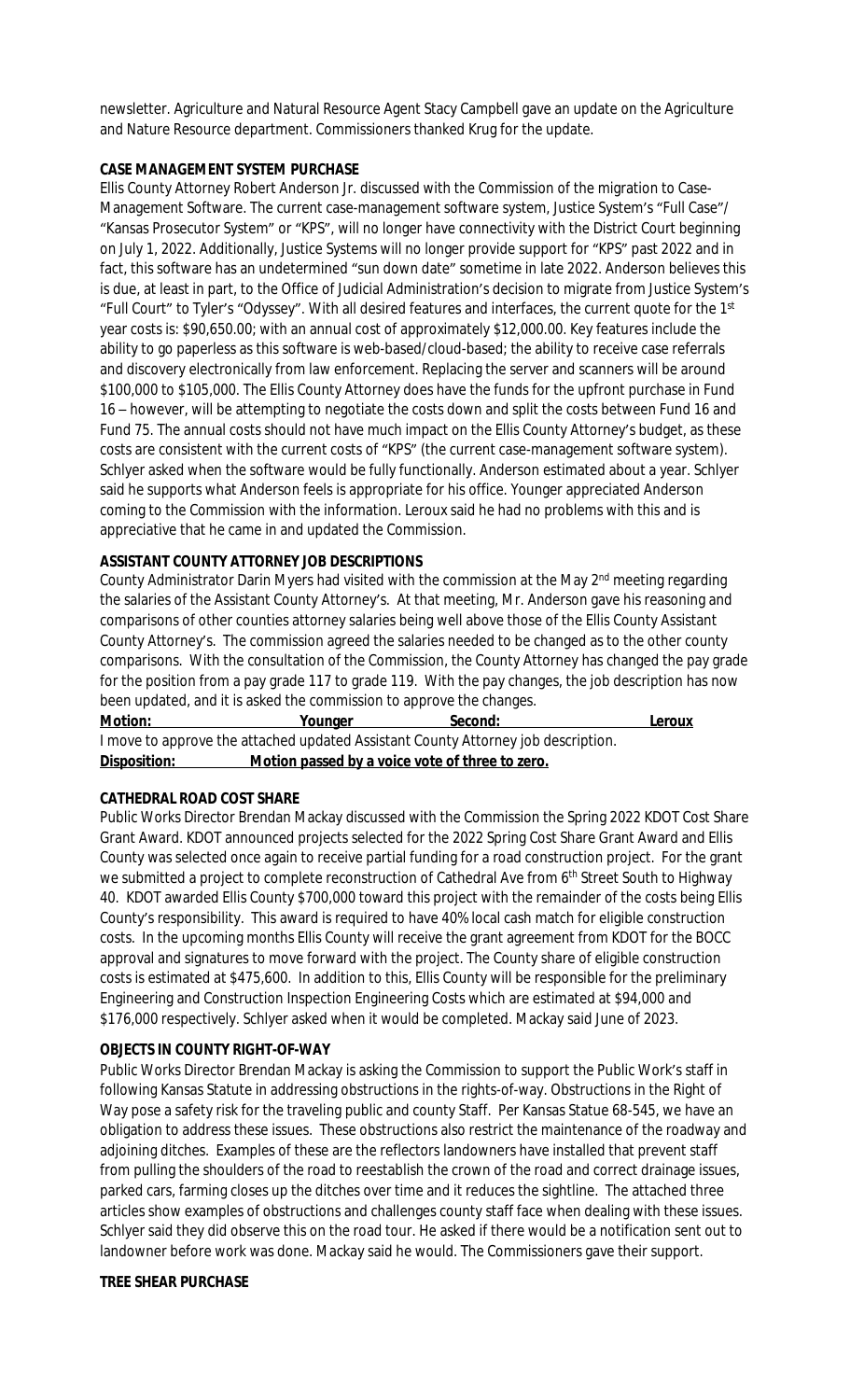Public Works Director Brendan Mackay is asking the Commission to approve the purchase of the Dymax Tree Shear Attachment from Foley Equipment for the Public Works Department. As witnessed during the County Road Tour last month there is an issue with trees and limbs growing within the right-of-way or growing into the right-of-way. This poses a safety risk for the traveling public which could limit visibility. Currently staff goes out with chain saws and a bucket truck to trim these trees which takes a minimum of four people. With this attachment we could cut down the required number of staff needed to trim trees as well as speeding up the process. Staff was unable to find another manufacturer of similar equipment to the Dymax option. The closest equivalent to this is a feller-buncher attachment that grips the tree/limb, and a saw or shear comes out and cuts the material. The feller-buncher design is more complicated and requires a length of straight tree branch or trunk in order to operate. Because of the requirements of the feller-buncher attachment would require chainsaw work and be limited in what and where it can cut staff recommends the purchase of the Dymax attachment. The \$39,000 from ARPA funds or Fund 16 if ARPA funds are not available. This is a budgeted item in Fund 16. There will be minimal hauling costs for staff to take the machine to Salina, KS for the installation of the attachment. Schlyer said they should go this way for employee safety issue, less employees doing the job and getting it done faster. Younger and Leroux agreed with Schlyer's comments.

**Motion: Schlyer Second: Younger** I move to approve the purchase of the Dymax Tree Shear attachment from Foley Equipment for \$39,000.

**Disposition: Motion passed by a voice vote of three to zero.**

## **PUBLIC WORKS JOB DESCRIPTION CHANGES**

Public Works Director Brendan Mackay is asking the commission to approve the updates to the Public Works job descriptions. Staff has had individual conversations with the commissioners regarding the need to change some job descriptions at the Public Works Department. A deficiency was noticed within the job descriptions and roles in the Public Works Department. Currently there is not room for growth within the roles to develop and build staff, limiting the ability for succession planning within the department. The requested changes and additions to the attached job descriptions would help to correct that. With succession planning and knowledge management in mind, the changes would be beneficial to both departments and would reward and recognize the additional responsibilities of the new positions. The truck driver position at Public Works is one of the hardest positions to keep filled, as well as one of the lowest paid positions. The change to this position would create two new job descriptions, Truck Driver 1 and Truck Driver 2 and would change their pay grades from a 104, to a 105 and 106 respectively. All new truck drivers would start at the "1" position until they have obtained certain training, licensing, and other requirements to be promoted into the "2" position. If approved, all truck drivers would be moved immediately to Grade 105 for the next pay period. Staff will review all the "1" positions to identify those employees who meet the requirements to also be promoted into the "2" position. For the new Heavy Equipment Operator positions, no changes will be made to the original position except for a name change to Heavy Equipment Operation 1. Three of the 19 Heavy Equipment Operator positions would be changed to create a new Heavy Equipment Operator 2 position. This change will be to help with succession planning to identify and promote three operators to a higher position with the responsibilities of training new drivers and operators on the machinery and equipment, plus also work alongside the supervisor and foreman positions to learn their positions and knowledge of the county road systems, and also possibly fill in during vacancies and retirements. This "2" position's pay grade would be changed to 108. With a recent retirement of a Weed Control Technician, changes to this job description is also being asked for consideration of changes. This change would also create a technician 1 and 2 position. Little changes are suggested to be changed to the "1" position besides the name, pay grade from 104 to 105, and lesson the requirement of spraying experience. Currently, within the department, spraying cannot be completed on days when the Noxious Weed Supervisor is on vacation, or not in the office due to certification requirements. In creating the "2" position, this individual would be required to obtain a Commercial Pesticide Applicator Certification, equipment calibration ability, and other requirements before being promoted into the position. This is a skilled position requiring the ability to operating a complicated computerized spray system, as well as the knowledge of chemicals, crops, and weeds. This pay grade would be a 107. The goal is to have the job position changes and promotional processes completed by the end of July. With these changes we hope to be more wage competitive and to be able to retain employees with job knowledge and skills for succession planning. The Noxious Weed Department would see an estimated increase of \$5,000, and Public Works would have an estimated increase of \$45,000 for budget year 2023. **Motion: Leroux Second: Younger**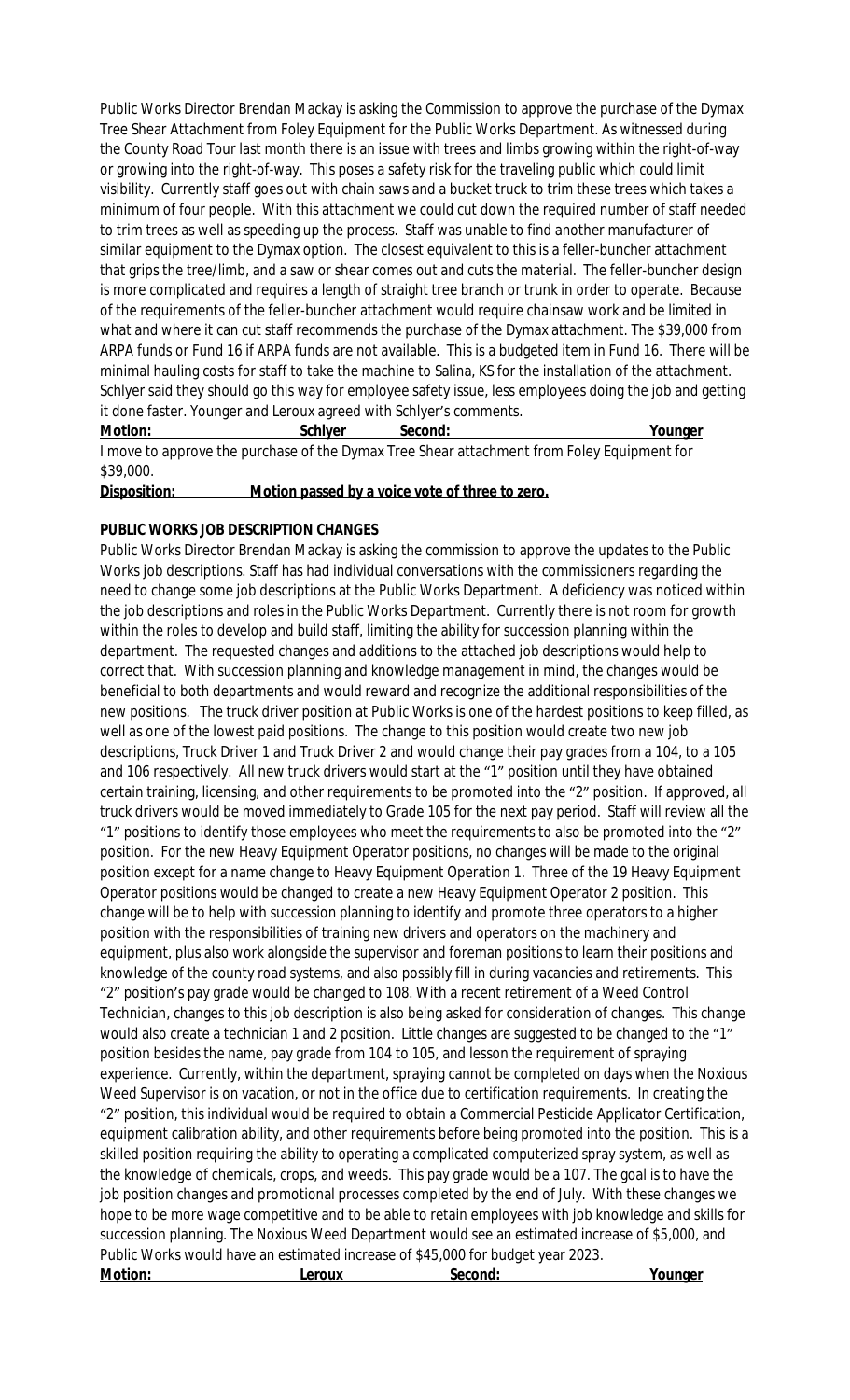I move to approve the six attached job descriptions for the Public Works Department. **Disposition: Motion passed by a voice vote of three to zero.**

# **ALLOWANCE OF FIREWORKS FOR 4TH OF JULY HOLIDAY**

Director of Fire and Emergency Management Darin Myers is asking the Commission to decide on Resolution 2018-05 in allowing the discharge of fireworks in the unincorporated areas of Ellis County. In 2018, the Commission approved Resolution 2018-05 to ban the sale and use of fireworks in the unincorporated areas of Ellis County. In previous years, the Commission has relaxed a portion of the resolution to allow residents to discharge fireworks in these same areas. In 2021, the ECFD did not respond to any fireworks related incidents. If approved, it is suggested to set the 2022 times and dates the same as the City of Hays to avoid confusion. In the years past, fireworks were allowed to be discharged in the unincorporated areas of Ellis County on July 2-4 from 10:00 am to 11:00 pm each day. Schlyer asked if the Fire Chief supported this motion. Fire Chief Myers said he would be supportive of the decision. Leroux and Younger said they are fine with relaxing the ban.

**Motion: Younger Second: Leroux** I move, per Resolution 2018-05, to relax the discharge portion of this Resolution in the unincorporated areas of Ellis County on July 2, 3, and  $4<sup>th</sup>$  from the hours between 10 am  $-$  11 pm. **Disposition: Motion passed by a voice vote of three to zero.**

#### **COMMISSION BUDGET 2023**

County Administrator Darin Myers is asking the Commission to review and provide director to the 2023 Commissioner's budget. For 2023, the commission needs to provide direction to staff for any changes needed for their budget. The biggest potential change to discuss is the possibility of a change from a three-commission board to five. It is still uncertain if enough signatures will be gathered for the petition to get the change on the November ballot, or if it would even pass by the voters. Nevertheless, the decision from the commission needs to be whether to fund the change, or let the future commission determine what cuts to make to identify the funding in 2023.With pay for elected officials being determined by a county resolution, it would cost the taxpayers an additional \$104,408 in salaries for two additional commissioners. There could also be other fees for services if this were to happen to redistrict the county, as well as provide legal oversite to ensure the process is done according to statute. The county clerk is still working through this process. Also, the commission has been approached by the Kansas Natural Resources Coalition in joining their organization with an annual fee of \$5,000. If approved, this funding would be paid from the commissioner's budget. Schlyer said he would like to be budgeted for this. He said the elector needs to know what it will cost if they vote for a 5-person commission. He said it is better to have it in the budget than not be ready for it. Younger agreed with Schlyer's comments. Leroux said he would rather be ready than not ready. Schlyer said he gave it some thought on the Kansas Natural Resources Coalition. He is not in favor of it. The County has done well without this coalition. Leroux said he felt that they didn't answer the question on what it would do for Ellis County when they were here at the last meeting. He does not see a benefit for the residents. Younger said he has received a few emails on it not in favor of it. He said he is not for it as well. It was agreed to not budget this \$5000.

#### **BUDGET PRESENTATION**

County Administrator Darin Myers is asking the Commission for input, direction and/or any changes to the 2023 budget. This first draft has total general fund revenues at \$24,449,122 or an increase from the 2022 budget of \$2,212,235. Expenditures in this in this first draft are \$28,449,350 or an increase from 2022 of \$2,814,267. That equates to a \$602,032 difference for taxing purposes. However, due to increased county valuations, it is estimated the County's mill levy will not have to be increased as the valuation difference will cover the increase in budget. As the commission stated, the goal would be to keep the mill levy the same in 2023 as it is in 2022. The biggest notation of changes in the county expenditures are the different considerations of contracts and commodity prices that are being impacted by the current inflation rates. For instance, the public works fuel line item has increased by nearly 40%. This also impacts all departments, but most notably the sheriff, EMS, and Fire. The noxious weeds department is seeing a \$535,000 increase on chemicals over 2022. This service is statutorily required to provide, but it also required of what amounts the chemicals can be sold for, which for Ellis County we must be sell for a loss. The budget also accounts for an estimated 5% increase in health insurance premiums. In 2022, the county saw a 3.3% increase in the new health insurance plan. This was significantly better than previous years when a part of the State plan where the average county increase per year was over 9%. Currently, the Employee Benefit Fund has a balance of \$965,221. On the state plan, this entire balance would have been lost to the state and not refunded. The 5% estimate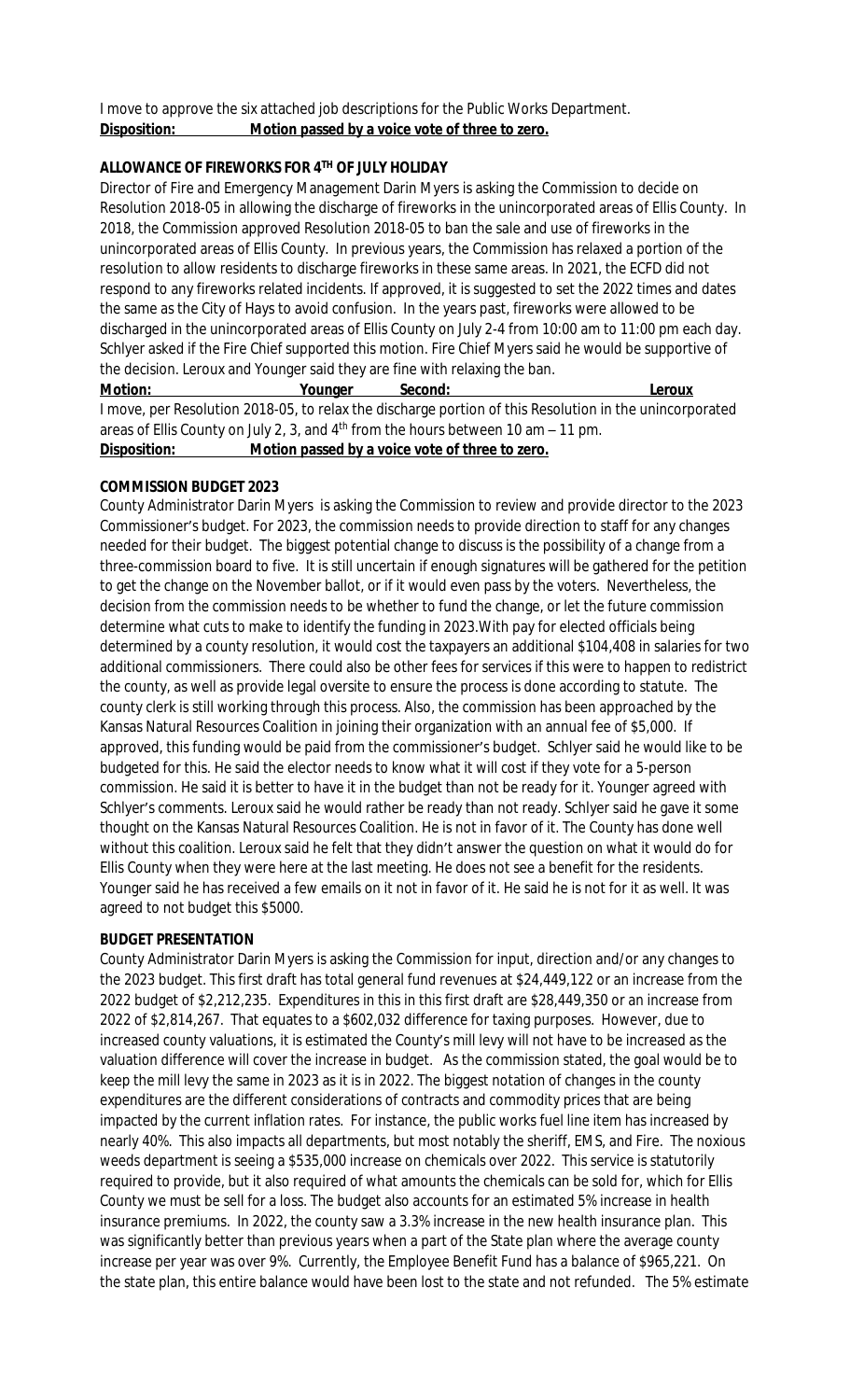will be updated within the next two months after renewal prices are received from our benefits consultant. This draft also has the current request for the outside agencies. Several of the agencies have requested larger amounts than in 2022. There are also new funding allocations being requested. This budget is already seeing a 14% increase. There are also three outside agencies who did not meet the deadline to submit their requests to the commission. It is unknown if they will submit a request, but they have been recontacted to find out more information. Staff has also made comments to the commission regarding the need to fund the capital funds more appropriately. During the joint meetings in July, department heads and elected officials may ask to start to line-item budget schedule transfers to capital to start meeting those needs. In this draft, per commission request, an increase in fund transfers from \$400,000 to \$800,000 in each of the Road and Bridge funds were made. This will significantly help the public works department start to repair roads and bridges in a timelier manner as well as be more proactive on maintenance to lengthen the lifespan on the infrastructure. The budget also includes a set amount for salary adjustments for 2023. The current market is driving Ellis County out of being competitive with other comparable positions. To help retain our wonderful employees, we need to ensure we are staying as competitive as we can with pay rates. The Human Resources Coordinator will have a market survey completed before the end of 2022 to provide the commission next year for recommendations. As for revenues, most of the increases are due to have a better ability to estimate the amounts of sales tax being collected now that it has been collected for over a year. The health department continues to get additional Covid grants to offset their expenditures. The noxious weeds department has higher revenues since the costs of chemicals are significantly increased. There is also a one-time budgeted transfer of funds from the equipment capital fund to the facilities capital fund. The fire district's revenues are similar to 2022, however the taxes collected will most likely increase due to the higher oil valuations. The oil valuations have a much higher impact on the fire district that the general fund budget by nearly four times. Expenses are requesting to be increased to cover the increased costs in utilities, apparatus maintenance, as well as a change to the way the paid-per-call firefighters are paid. The commission is also requesting the consideration to add a budget stabilization account to the district to help increase the long-term financial plan for the district which will help increase the cash carry over for this fund. The solid waste enterprise fund is not expected to have any significant changes. The budget increase is to provide the additional funds needed to run twice the amount of equipment to start digging the new construction waste cells in the new addition of the landfill. Costs for solid waste transfers are also expected to increase due the rise in fuel costs. Myers said the department heads/elected officials are working on their capital budgets. Schlyer said he would like the departments heads to redo their budgets and make sure that is where they need to be. He would support any changes. Myers thought the mill levy would be able to remain the same. Leroux said if this is what was needed to run the county, he was in support of what the departments need. Younger commented that everything was put together well. Myers said the budget hearings will be July 25<sup>th</sup> at 8:00 am.

### **COUNTY ADMINISTRATOR REPORT**

County Administrator Myers talked about the tax foreclosure sale. Tentative sale would be July 6<sup>th</sup>. Leroux said he would be the commissioner to ride along the Sheriff and County Counselor. At the June 13<sup>th</sup> meeting there will be the outside agencies coming for their budget hearing. Myers is suggesting that there be a time limit set. Schlyer said he was thinking about this, and he said he would like to see five minutes given to each agency. Younger is also in agreement with the five minutes for each agency. Leroux said he is open for any time that they need to present. It was agreed five minutes for each agency, with questions and answers after this five-minute time allotment.

# **COUNTY COMMISSION REPORTS**

Leroux said he visited with the Sheriff and toured the department and jail and also met some personnel; attended a public event at the library; attended a meeting with the Kansas Association of Counties; visited with the Health Department director and toured their department; and met at Brief Space on Grow Hays representation and said the topic was on housing. Younger said he attended a City meeting; attended the meeting with Grow Hays at Brief Space, attended Ellis County Planning meeting; and attended the Hays Convo Disaster Plan. Schlyer had no report.

# **EXECUTIVE SESSION**

**Motion: Leroux Second: Younger** To recess into Executive Session for 10 minutes under the following exception to the Kansas Open Meeting Act pursuant to the attorney-client privilege exception with the subject to be discussed during executive session is pending claim. Those persons to attend are Chair Butch Schlyer, Commissioner Neal Younger, Commissioner Joe Leroux, County Counselor Bill Jeter, Public Works Director Brendan Mackay and County Administrator Darin Myers.

**Disposition: Motion passed by a voice vote of three to zero.**